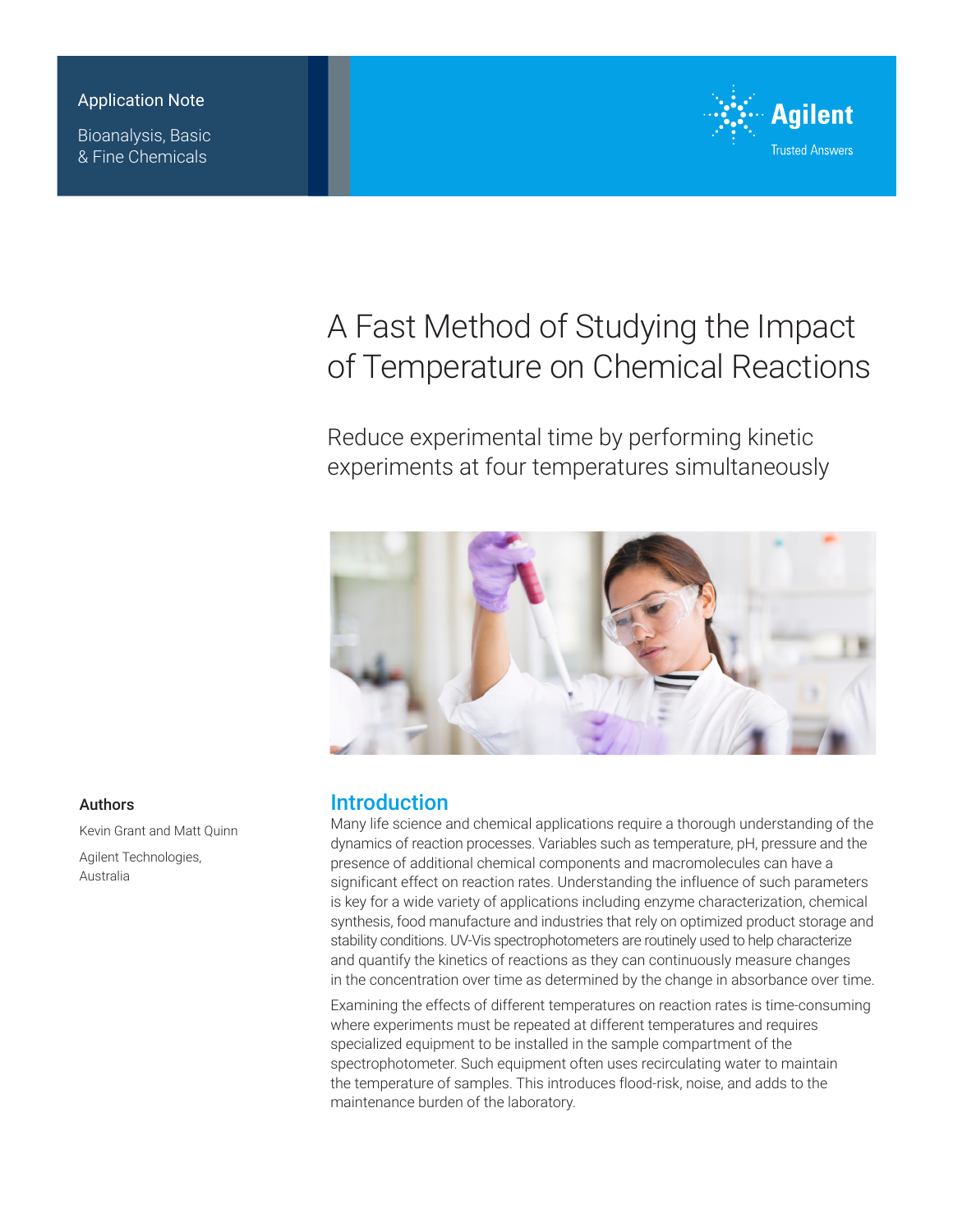Recent advances in temperature-based spectrophotometric instrumentation offer significant time-savings and higher accuracy temperature control. The Agilent Cary 3500 Multizone UV-Vis spectrophotometer allows samples to be measured at four different temperatures in one experiment. The Cary 3500 can use integrated in-cuvette temperature probes to accurately control the temperature of the solutions during the experiment, or can be operated via the block temperature, which is highly suited for static temperature experiments. The multicell holder is built into the instrument and uses water-free, air-cooled Peltiers to control the temperature of samples between 0 and 110 °C.

This study aimed to examine the time-saving potential of performing kinetics rate measurements at four different temperatures in one experiment. The hydrolysis of p-nitrophenyl acetate (pNPA) was used for this purpose. It is a well understood reaction, and the rate of the reaction varies as a function of temperature.

## **Experimental**

In an alkaline solution, p-nitrophenyl acetate (pNPA) readily undergoes hydrolysis to p-nitrophenol (PNP). pNPA has an absorbance maximum at 270 nm and PNP an absorbance maximum between 405 and 410 nm, depending on temperature. Wavelength scans over time were performed to monitor both pNPA consumption and PNP production as the reaction progressed. The experiment was performed at pH 7 and the reaction rate of the 80 °C sample was determined.

#### Samples

A solution of 0.0001 M p-NPA in methanol was prepared. A phosphate buffer solution (PBS) of 100 mM NaCl, 0.1 nM EDTA and 10 mM sodium phosphate was also prepared and adjusted to pH 7.0.

Undiluted PBS was used to establish a baseline and was also used as the reference during each measurement. Standard, 3.5 mL 10 mm optical pathlength quartz cuvettes were used for this experiment with star type magnetic stirrers stirring at 500 rpm.

### Instrumentation and method

A Cary 3500 Multizone UV-Vis spectrophotometer was used for all measurements (Figure 1). The method parameters are shown in Table 1.



Figure 1. The sample compartment of the Cary 3500 Multizone UV-Vis spectrophotometer has a built-in multicell holder. Each sample/reference pair can be held at a different temperature.

Table 1. The instrument parameters. Parameter and Setting Wavelength range (nm)  $220 - 520$  nm (scan) Scan rate (nm/min) 1200 Spectral bandwidth (nm) 5 Signal averaging time  $(s)$   $\qquad \qquad$  0.1 Data interval (nm) 2 Stirring speed (rpm) 500 No. temperature zones and the state of the state of the state of the state of the state of the state of the state of the state of the state of the state of the state of the state of the state of the state of the state of t Temperatures (°C) 20, 40, 60, 80

Each sample cuvette was filled with 2980 µL of phosphate buffer solution and placed in the multicell holder (Figure 1). Ten minutes was allowed for temperature equilibration, then 20 µL of the p-NPA in methanol solution was added.

Temperature control executive and the Block

Absorbance scans across the wavelength range of 220 to 520 nm, were collected every 30 seconds for 30 minutes. These measurements were performed simultaneously for each temperature set. The Cary UV Workstation in-built kinetic analysis features were used to generate a kinetic curve and determine the reaction rate.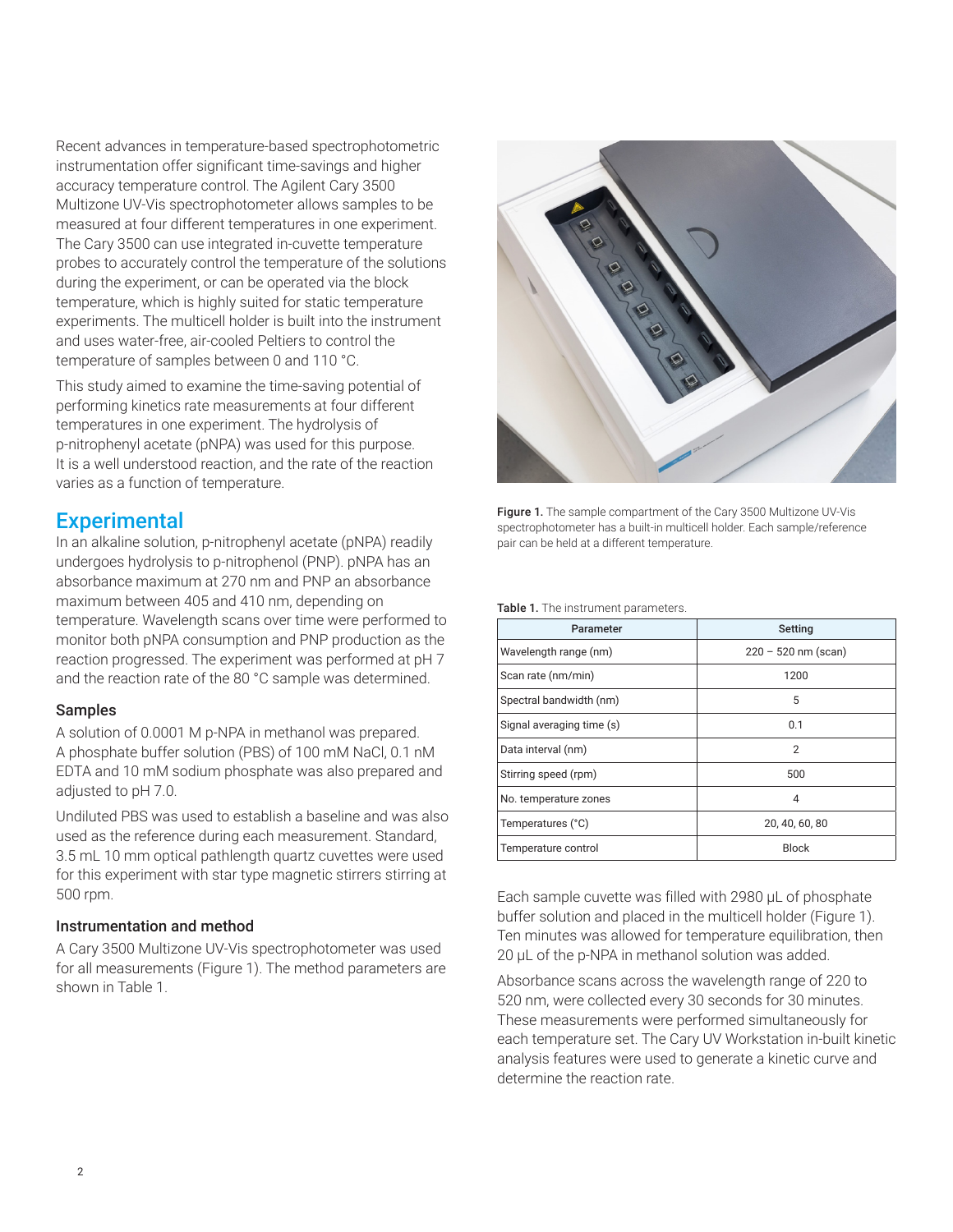# **Results**

The hydrolysis of pNPA involves the removal of the acetate group under basic conditions. When the conditions are set such that water is in excess, then the reaction can be considered as pseudo first order. As the pH of the PBS buffer was set to 7, a slower reaction rate can be expected, and the second order behavior dominates.

## Temperature effect

Wavelength scans of pNPA hydrolysis at four different temperatures are shown in Figure 2. There is a clear relationship between the temperature of the sample and the reaction rate as measured by PNP production (Figure 2). At 80 °C the isosbestic points are evident, indicating a direct conversion from pNPA to PNP. The wavelength scanning kinetics data for the 80 °C experiment was used to produce an absorbance versus time plot, using the PNP peak at 408 nm (Figure 3). The second order rate calculation (built in to Cary UV Workstation software) was then used to determine the second order rate constant (k) for the reaction as  $k = 883.194$ (1/[min.mol]).

### Wavelength scans

By performing wavelength scans over time, the consumption of pNPA and PNP production can be observed (Figure 2). The entire wavelength range provides additional information that might otherwise be missed if only a single wavelength was analyzed. For example, the possible presence of reaction intermediates, as well as subtle changes in the sample, and detection of isosbestic points as shown in Figure 2.



Figure 2. Wavelength scans over time over the wavelength range 220 - 520 nm, collected for 30 minutes after the reaction was initiated by mixing the two reagents. Top left is at 20 °C, top right is 40 °C, bottom left is 60 °C and bottom right is 80°C.